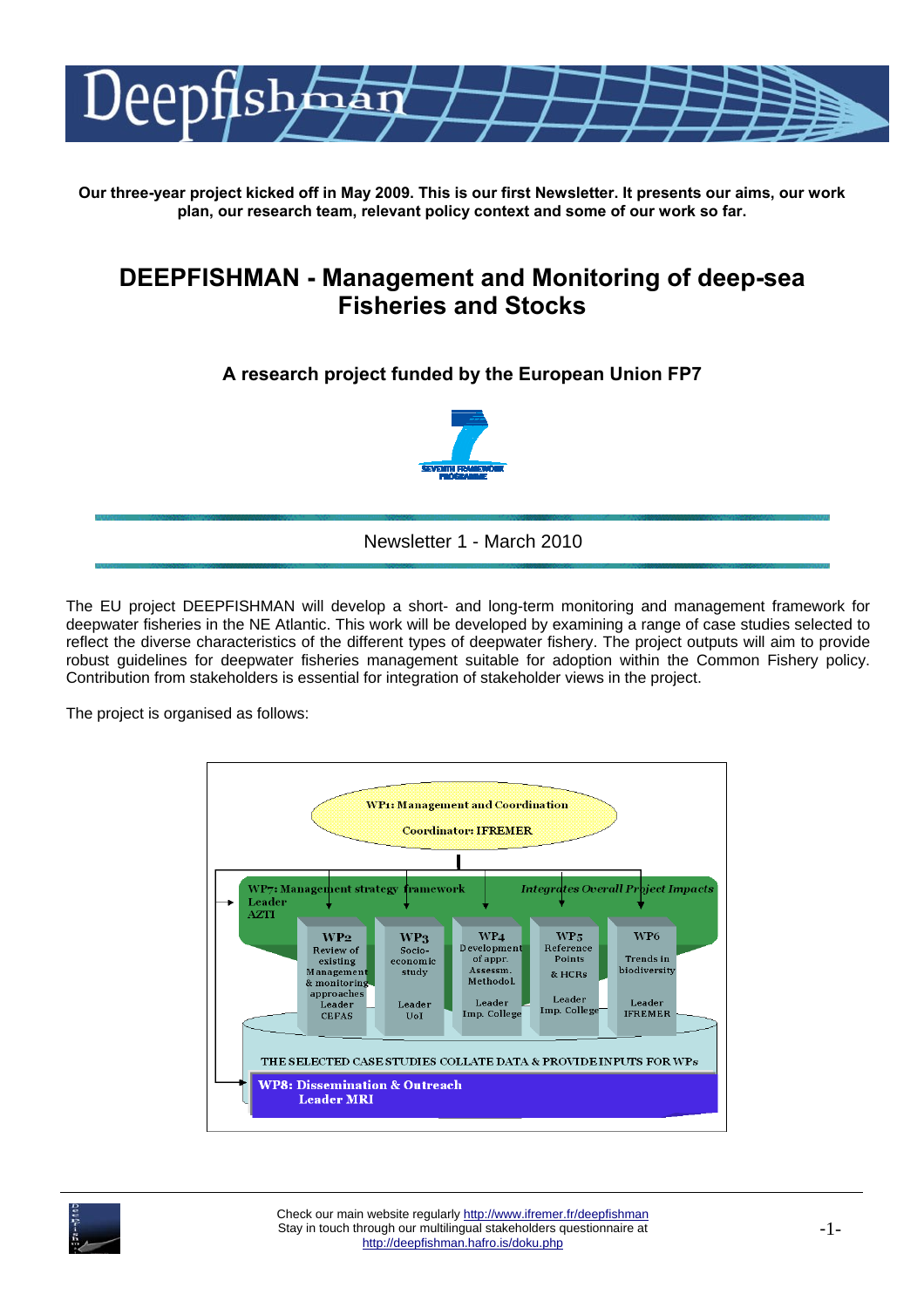# **Activities update**

#### **Stakeholder Workshop in Brussels**

In June 2009, the project first Stakeholder Workshop held in Brussels, identified various stakeholders organised in the following categories:

| Geographic<br>$level \rightarrow$<br><b>Stakeholder</b><br>types | International<br>and European                                                                                         | <b>National</b>                                                                                                                                                                                                                                                                                                                                                  | Local                                                                                                                         |  |
|------------------------------------------------------------------|-----------------------------------------------------------------------------------------------------------------------|------------------------------------------------------------------------------------------------------------------------------------------------------------------------------------------------------------------------------------------------------------------------------------------------------------------------------------------------------------------|-------------------------------------------------------------------------------------------------------------------------------|--|
| <b>Public</b>                                                    | UN, RFMO*s,<br>OSPAR.<br>European<br>institutions*,<br>RAC*s.<br>scientists*.<br>MCS experts,<br>monitoring<br>agents | National government and<br>administrative services*,<br>experts and scientists*,<br>enforcement agencies                                                                                                                                                                                                                                                         | Local government<br>and administrative<br>services, including<br>at 1 <sup>st</sup> point of sale,<br>harbour and<br>training |  |
|                                                                  | Fishing industry: catching, big buyers/ sellers, fish transport,<br>processors, education & training, Banks           |                                                                                                                                                                                                                                                                                                                                                                  |                                                                                                                               |  |
| Private /<br>businesses                                          |                                                                                                                       | Local fish markets<br>$(1st$ sale),<br>Producer Organisations, fishmongers, gear<br>manufacturers and suppliers, other seabed<br>restaurants,<br>users (mining, oil&gas, offshore renewables,<br>Crewmen Unions.<br>cable layers, aggregate dredging, marine and<br>Harbour services,<br>MCS experts, fisheries scientists, certifiers<br>shipyard,<br>Consumers |                                                                                                                               |  |
| Associations /<br>Groups / NGOs                                  | Fishing industry Associations (catching*, buyers, processors)* and<br>$POS^*$                                         |                                                                                                                                                                                                                                                                                                                                                                  |                                                                                                                               |  |
|                                                                  | Environmental<br><b>NGOs</b>                                                                                          |                                                                                                                                                                                                                                                                                                                                                                  | Crewmen,                                                                                                                      |  |
| <b>Individuals</b>                                               |                                                                                                                       | Citizens                                                                                                                                                                                                                                                                                                                                                         | Consumers                                                                                                                     |  |

**\* stakeholders present at Workshop** 

#### **Table 1: DEEPFISHMAN stakeholders at international, national and local levels**

#### For full Workshop Report see

http://wwz.ifremer.fr/deepfishman/content/download/52 670/384898/file/DEEPFISHMAN 227390\_Deliverable D8.6.pdf

In the view of campaigns for consumer boycotts and deep-sea fishing bans in 2009 in France and Spain, DEEPFISHMAN partners are very keen for the fishing industry, chain of custody partners and Environmental NGOs to register their interests and collaborate to design future sustainable use and management regimes

#### **Workshop with stakeholders in Lisbon**

The Workshop held at IPIMAR, in Lisbon on 4 December 2009, brought together DEEPFISHMAN partners, local scientists, fishermen and their representatives, environmental NGOs and fisheries managers (NAFO and National and regional administrations).

A report of the meeting is available on our website: http://deepfishman.hafro.is/lib/exe/fetch.php?media=st akeholder\_workshop\_04\_12\_09.pdf

# **Partners News**

#### **IEO – Spain**



© Juan Gil - IEO - Centro Oceanográfico de Cádiz

The artisanal red seabream fishery developed in the Strait of Gibraltar area (ICES IXa south) in the early 1980s. It uses a mechanized hook line baited with sardine gear locally called "voracera". Fishing takes advantage of tidal currents over depths between 300 and 700m.

The Instituto Español de Oceanografía (IEO) began the study and the fishery monitoring following the request from the Fishermen Corporations after a clear decrease of the landings since 1997.

#### **NatMIRC – Namibia**

The orange roughy in Namibia is currently closed, however a cruise is planned in 2010 and the closure will be reviewed.



© Pierre PORCHE - Ifremer Pierre PORCHE

### **Project Case Study and Review meeting in Lisbon 30/11 - 3/12/2009**

Case Study Reports are now nearing completion and a compilation reports will be available in May. Please check on our website.

DEEPFISHMAN Case Studies are :

- CS1a Namibian orange roughy
- CS1b Orange roughy in VI-VII
- CS1c Blue ling in Vb, VI, VII and XIIb
- CS2 French mixed demersal trawl fishery in Vb,VI and VII
- CS3a Red seabream in Strait of Gibraltar
- CS3b Red seabream in eastern Mediterranean
- CS3c Black scabbardfish in IX
- CS4 Redfish (*Sebastes mentella*) in NE Atlantic
- CS5 Greenland halibut in NAFO Sub-area 2 and Division 3 KLMNO

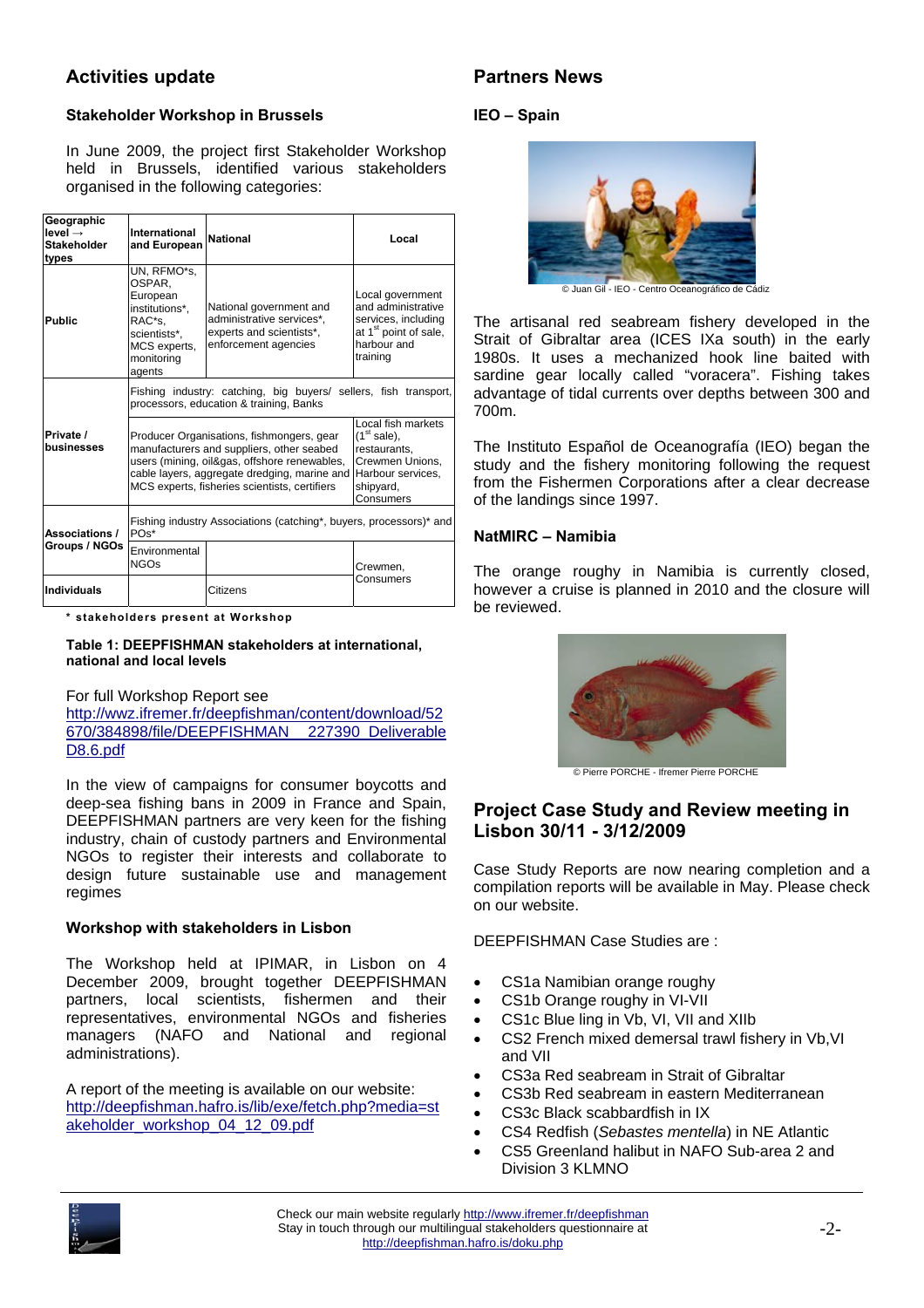A number of review reports are now nearing completion under WP2 "Review of existing management and monitoring approaches" of DEEPFISHMAN, check our websites.

## **Project publications**

http://wwz.ifremer.fr/deepfishman/reports\_and\_delive rables/publications ICES\_CM2009L\_lorance\_etal\_270809 (773.05 kB) poster\_CM2009\_L12 (821.62 kB)

This poster and communication were presented at ICES Annual Science conference, Berlin, 21-25 Sept. 2009. Haul-by haul data provided by the fishing industry were used to estimate blue ling abundance indices.

See the poster of the project poster\_CM2009\_N22 (1.21 MB)

More publications are in preparation.

### **Management and policy developments**

#### **Europe**

Deep sea fisheries in European waters target in priority species such as the roundnose grenadier (*Coryphaenoides rupestris*), orange roughy (*Hoplostethus atlanticus*), black scabbardfish (*Aphanopus carbo*), blue ling (*Molva dypterygia*) deep water sharks such as the leafscale gulper shark (*Centrophorus squamosus*) and Portuguese dogfish (*Centroscymnus coelolepis*).

ICES provides advice on deep species every two years while WGDEEP, the Working Group on the Biology and Assessment of Deep Sea Fisheries Resources, and WGDEC, the Working Group on Deep Water Ecosystems, are held each year in March-April. The 2009 reports and Advisory Committee (ACOM) resolutions can be found at http://www.ices.dk.

Deep species **fisheries TACs** were set in 2008 for **2009 and 2010**. In the absence of new fisheries assessments for deep-sea species, a small number of revisions were made at the December 2009 Council of the European Union meeting. New ICES advice will be issued in 2010 and DEEPFISHMAN is contributing through (i) development of abundance indices based on French tally-book data and (ii) development and trialling of a new Stock Reduction assessment program in 2010 (see ICES CM2009 Lorance *et al* from http://wwz.ifremer.fr/deepfishman/reports\_and\_ deliverables/publications).

Details, excluding stocks managed jointly with Norway or the Faroe Islands, for which negotiations will resume in January, are given in:

http://ec.europa.eu/fisheries/press\_corner/press\_releases /2009/com09\_79\_en.pdf

#### France

#### **"Grenelle de la Mer" and Deep-sea fishing Task Force**

In the context of a nation-wide consultation exercise to develop an integrated policy for a sustainable marine and coastal development (the "Grenelle de la Mer"), the French Minister Bruno Le Maire, set up a task force to establish an environmental, social and economic assessment of the French deep-sea fisheries by the end of January 2010.

The task force led by Philippe Boënnec, MP, brings together environmental NGOs, scientists and fishermen and aims to integrate sustainable use and deep-sea fisheries, relying on close partnerships between scientists and the fishing industry. See

http://agriculture.gouv.fr/sections/presse5022/questionsreponses/peche-question-au

In this context, the **DEEPFISHMAN** project has been contributing to fisheries management advice for blue ling (Case Study 1c) through a collaboration between Ifremer, the producer organisation PROMA/PMA and fishing company EURONOR, sharing and analysing detailed information to inform fisheries and stock assessments (see ICES communication).

ICES\_CM2009L\_lorance\_etal\_270809

#### **UK**

#### **Offshore Marine Protected Areas - MPA – initiative**

The **JNCC** – Joint Nature Conservation Committee, the UK government agency responsible for nature conservation in offshore waters, commissioned a survey of two areas for UK offshore Special Areas of Conservation (SACs) on the Anton Dohrn Seamount located 155km west of the St Kilda archipelago, and the East Rockall Bank located 260km west of the St Kilda archipelago. The surveys took place between the 1<sup>st</sup> and 29<sup>th</sup> of July 2009, preliminary interpretation of the data suggest that several sites at both locations may fit the definition of Annex I reef under the EC Habitats Directive. Once reporting is completed (end March 2010), the sites will undergo assessment for possible consideration as SACs.

For details and a copy of the JNCC Offshore Natura Survey Report, see http://www.jncc.gov.uk/page-5026

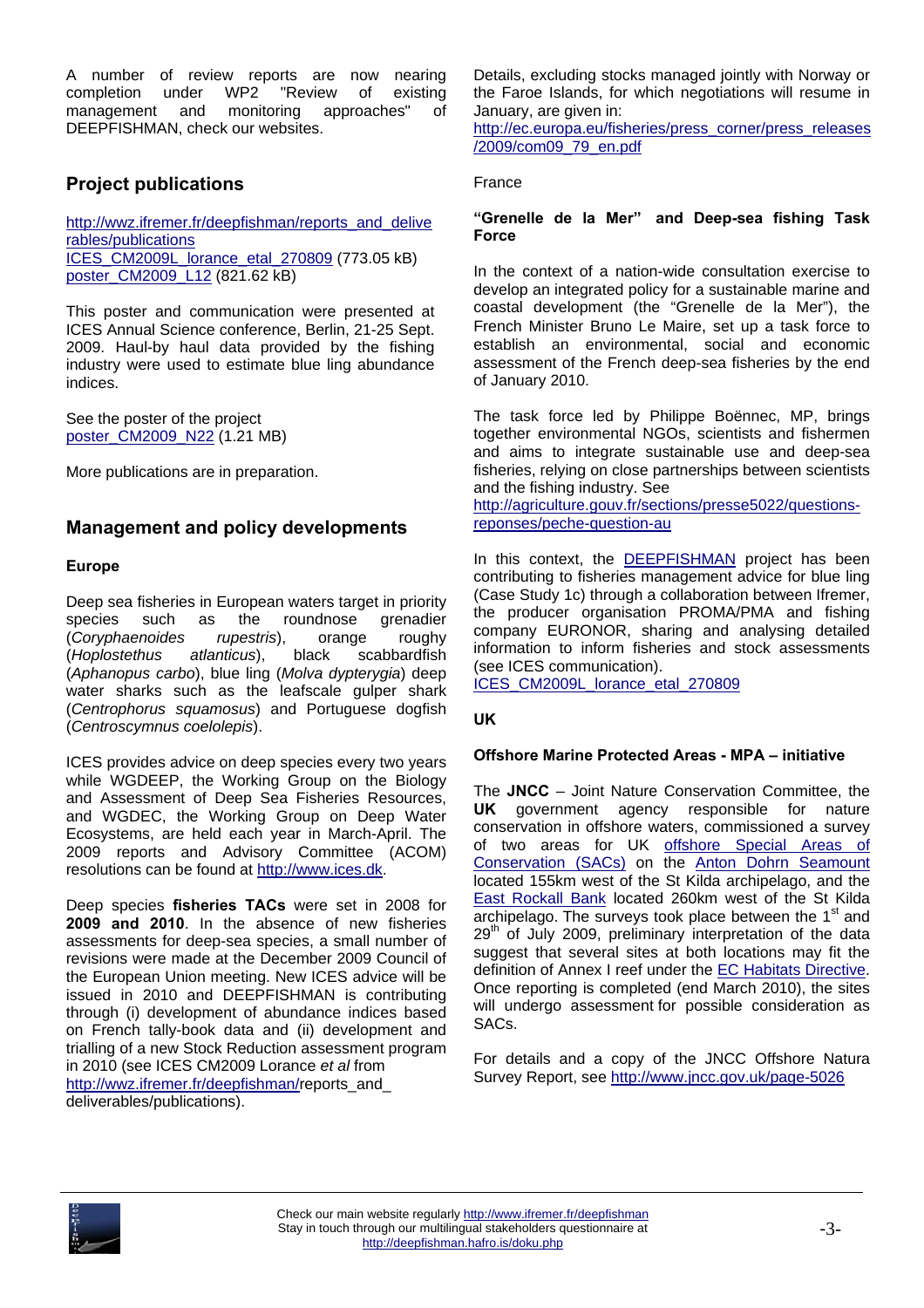### **News from related FP7 projects**

The **DEEPFISH** project applying an ecosystem approach to the sustainable management of deepwater fisheries in the Rockall Trough (ICES Division VIa) released its final reports in English, Spanish and French versions in 2009.

http://www.sams.ac.uk/research/departments/ecology/f eature-story/deepfish-project-reveals-the-complexfisheries-interactions-in-a-large-multinationaldeepwater-fishery

Several institutes partner in DEEPFISHMAN are also involved in **CoralFISH**, a project initiated in June 2008, which aims to support the implementation of an ecosystem-based management approach in the deepsea by studying the interaction between cold-water coral habitat, fish and fisheries. Download **CoralFISH** first Newsletter from: http://eu-fp7-coralfish.net/ and check the latest results from the deep-sea research cruise BobGeo from:

http://wwz.ifremer.fr/institut/actualites/communiques/20 09/bobgeo

### **Other News**

#### **OSPAR Commission**

The 2003 OSPAR Ministerial Meeting in Bremen adopted Recommendation 2003/3 on a network of marine protected areas aimed at establishing an ecologically coherent network of well-managed MPAs in the North-East Atlantic by 2010. Information on the national sites that form part of the OSPAR network, and on the proposed OSPAR MPA for the Charlie Gibbs Fracture Zone on the Mid Atlantic Ridge can be found at http://www.ospar.org

#### **NEAFC – Northeast Atlantic Fisheries Commission**

In a postal vote NEAFC adopted measures that close more than 330,000 square kilometres to bottom fisheries on the Mid-Atlantic Ridge. The 28th Annual Meeting, held in London 17-18 Nov 2009, agreed to consider the feasibility of organising a workshop, in collaboration with NAFO and OSPAR, in the first half of 2010 to review respective progress on ecosystembased area management in international waters in the North Atlantic, with a particular emphasis on defining management objectives. Details can be found in the Press Release on http://www.neafc.org/

#### **NAFO - Northwest Atlantic Fisheries Organization**

Following the adoption of amended recovery plan measures by the European Parliament, COUNCIL REGULATION (EC) No 1197/2009 of 30 November 2009 "amending Regulation (EC) No 2115/2005 establishing a recovery plan for Greenland halibut in the framework of the Northwest Atlantic Fisheries Organisation" imposes stricter reporting rules for



vessels fishing for Greenland halibut in NAFO areas (see http://eur-lex.europa.eu/) applicable immediately.

TACs in NAFO areas for 2010, including the Greenland Halibut in Subarea 2 and NAFO Divisions 3KLMNO (DEEPFISHMAN case study 5), were agreed at the NAFO 2009 Annual Meeting. Background information and the quota table are available from

http://www.nafo.int/about/frames/media.html

#### **SPRFMO - South Pacific Regional Fisheries Management Organisation**

Finally, fisheries in a major area of deep-sea waters are coming under management: The **South Pacific Regional Fisheries Management Organisation (SPRFMO)** members unanimously adopted the Convention on the Conservation and Management of the High Seas Fishery Resources of the South Pacific Ocean (including extensive deepwater areas) in Auckland, New Zealand on 14 November 2009. The Convention, and latest Deep-water sub-group documents can be found at: http://www.southpacificrfmo.org/eighth-swg-meeting/